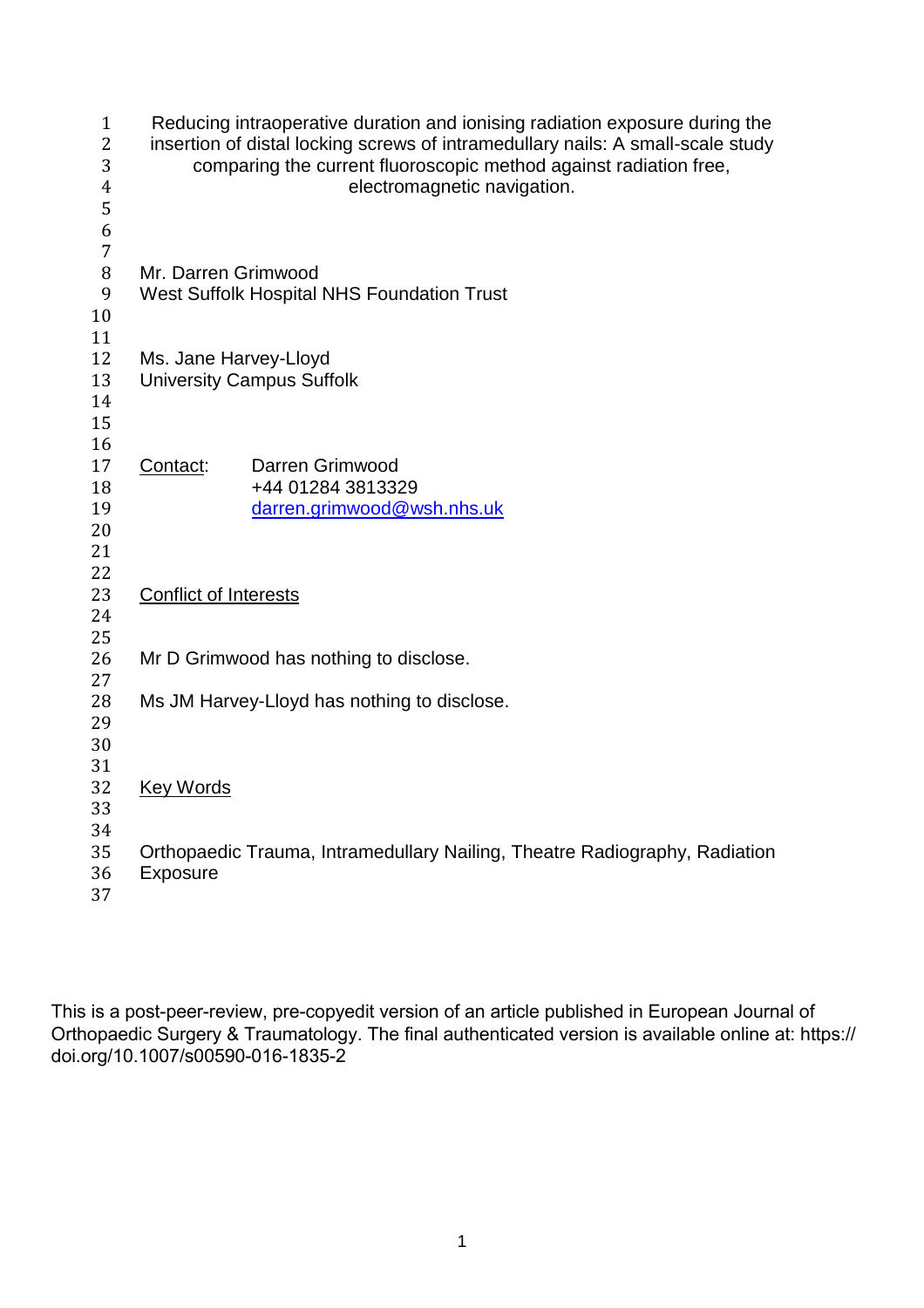- Abstract
- 
- 

## **Background**

 Intramedullary nailing is the standard surgical treatment for mid-diaphyseal fractures of long bones; however, is also a high radiation dose procedure. Distal locking is regularly cited as a demanding element of the procedure and there remains a reliance on X-ray fluoroscopy to locate the distal holes. A recently developed electromagnetic navigation (EMN) system allows radiation free distal locking, with a virtual on-screen image.

- 
- 

#### **Objective**

 To compare operative duration, fluoroscopy time and radiation dose when using EMN over fluoroscopy, for the distal locking of intramedullary nails.

- 
- 

## **Method**

 Consecutive patients with mid-diaphyseal fractures of the tibia and femur, treatable with intramedullary nails, were prospectively enrolled during a 9- month period. The sample consisted of 29 individuals, 19 under fluoroscopic guidance and 10 utilising EMN. Participants were allocated depending on the type of intramedullary nail used and surgeon's preference. These were further divided into tibial and femoral subcategories, relative to the fracture site.

# 

#### **Results**

 EMN reduced fluoroscopy time by 49 (p=0.038) and 28 seconds during tibial and femoral nailings respectively. Radiation dose was reduced by 18cGy/cm2 (p=0.046) during tibial, and 181cGy/cm2 during femoral nailings when utilising EMN. Operative duration was 11 minutes slower during tibial nailings using EMN, but 38 minutes faster in respect of femoral nailings.

 

## **Conclusions**

 This study has evidenced statistically significant reductions both in fluoroscopy time and radiation dose when using EMN for the distal locking of intramedullary nails. It is expected that overall operative duration would also decrease in line with similar studies, with increased usage and a larger sample.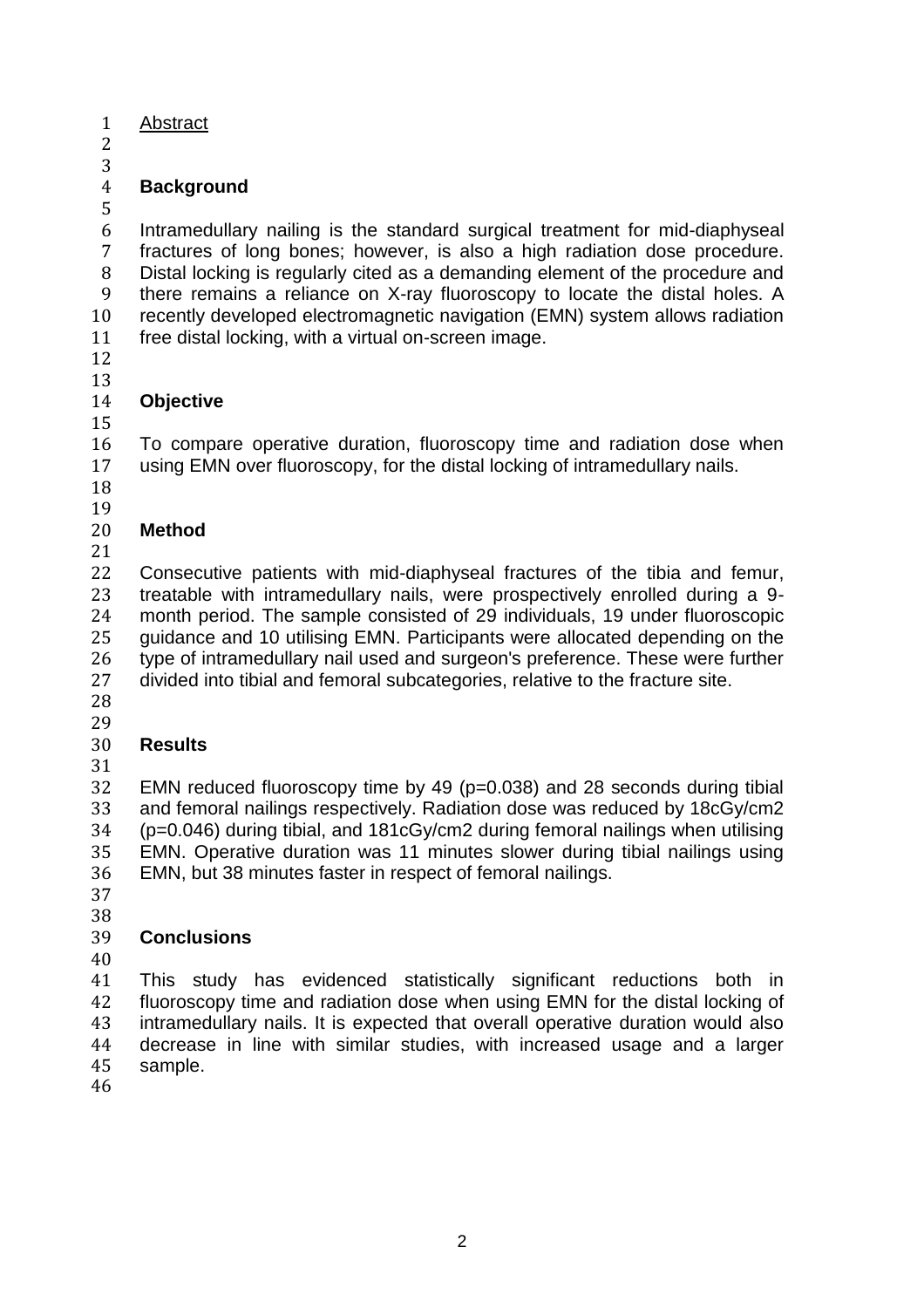#### **Introduction**

 Mobile image intensifiers are commonly and increasingly used during surgery, upon the understanding that it allows greater accuracy of fracture alignment and offers the ability to check the positioning of surgical implants before leaving the operating theatre [1]. Whilst this dynamic imaging allows minimally invasive procedures to be performed with increased precision, it does result in increased radiation exposure to both the patient and notably all theatre personnel due to their circadian exposure [2]. This progression of theatre radiography has enabled minimally invasive surgical procedures to be developed; such is the case with the intramedullary (IM) nailing of 11 long bones.

 Roux *et al*. [3] and Muller *et al.* [4] remark on the increased awareness of health implications that ionising radiation poses during image intensification. Of all fluoroscopically guided procedures, femoral IM nailings are identified as being responsible for high levels of radiation exposure [5]. IM nailing constitutes the established surgical treatment for these mid-diaphyseal fractures as it permits early weight bearing and rapid rehabilitation [6-9]. Further benefits over external fixation or open reduction internal fixation (ORIF) include not exposing the fracture site, which can lead to infection, additionally, soft tissue dissection is spared, meaning an undamaged blood supply [7, 10]. These factors promote union rates of greater than 80% [7, 10].

 Numerous techniques have been developed to aid insertion of distal locking screws, however, the fluoroscopically directed, freehand "perfect circle" approach remains the prevailing method of accurately locating and drilling the distal holes [11] (figure I). Despite the reliance on the process, Stathopolous *et al*., [12] recognise that distal locking often remains the most challenging part of the operation, with 36–49 seconds of fluoroscopy time typically demanded to accurately locate and secure the distal holes [13].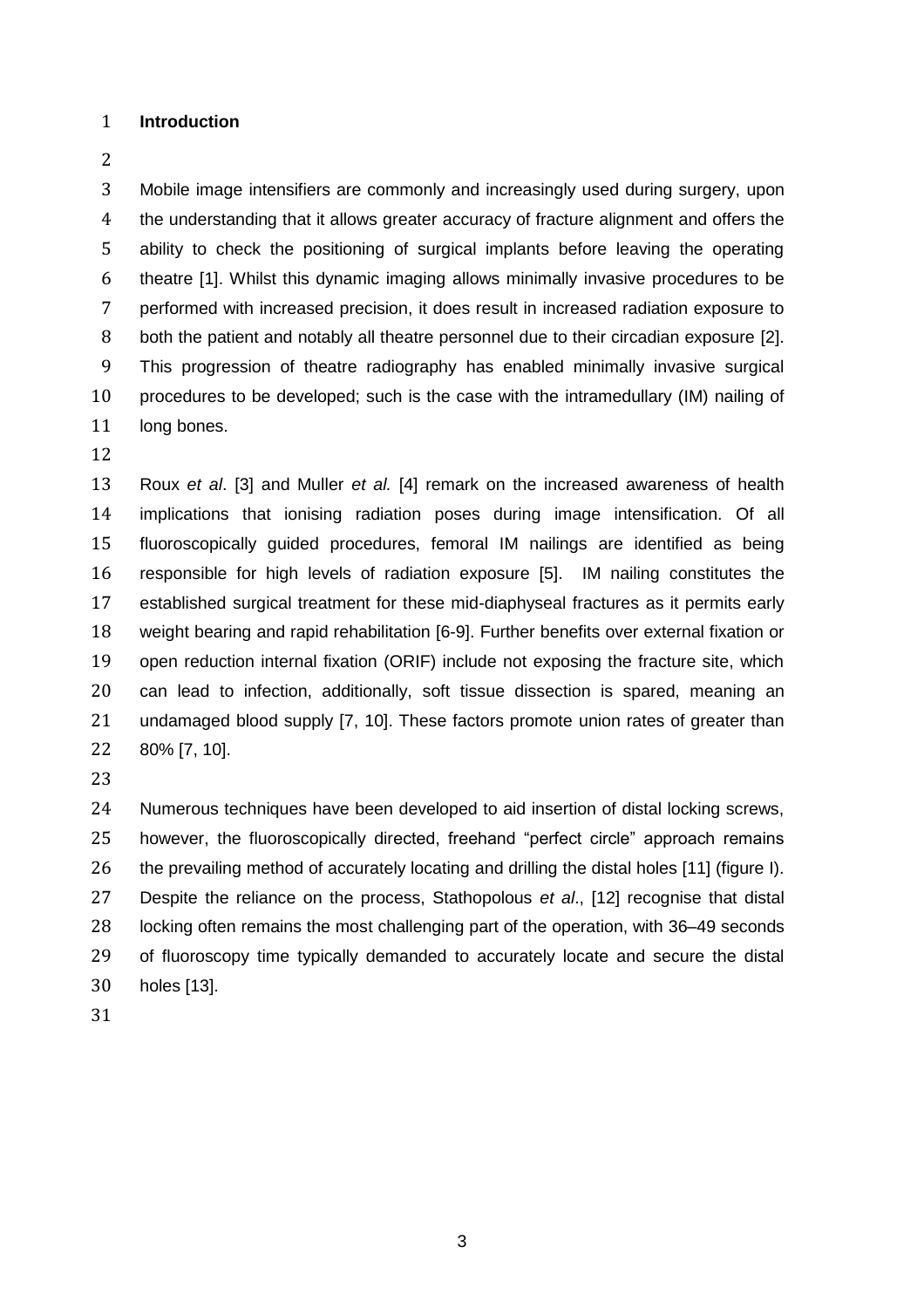

 $\frac{1}{2}$ 

Figure I: AP and lateral images showing a drill bit aligned with the distal hole of an intramedullary nail

 Studies by Tornetta *et al*., Chan *et al*., Langfit *et al*., Stathopolous *et al*. and Moreschini, Petrucci and Cannata [12, 14-17] are all focussed on the recently developed Trigen Sureshot [18], an electromagnetic-navigation (EMN) system that negates the need for fluoroscopy during placement of distal locking screws. The device operates via a probe that is placed down the centre of the intramedullary nail, which projects real-time feedback of the location of the drill, relative to the locking hole, by way of a virtual image of the distal end of the nail on a screen [18] (figure II). This probe is single use only.



**Figure II:** Image showing components of Trigen Sureshot (Smith and Nephew).

 Patients with closed diaphyseal fractures of the femur or tibia were the subject of investigation, with exclusion criteria comprising of retrograde nailing, open wounds adjacent to the distal locking site and patients under the age of 18. Tornetta *et al*. 19 [14] applied their research on cadavers.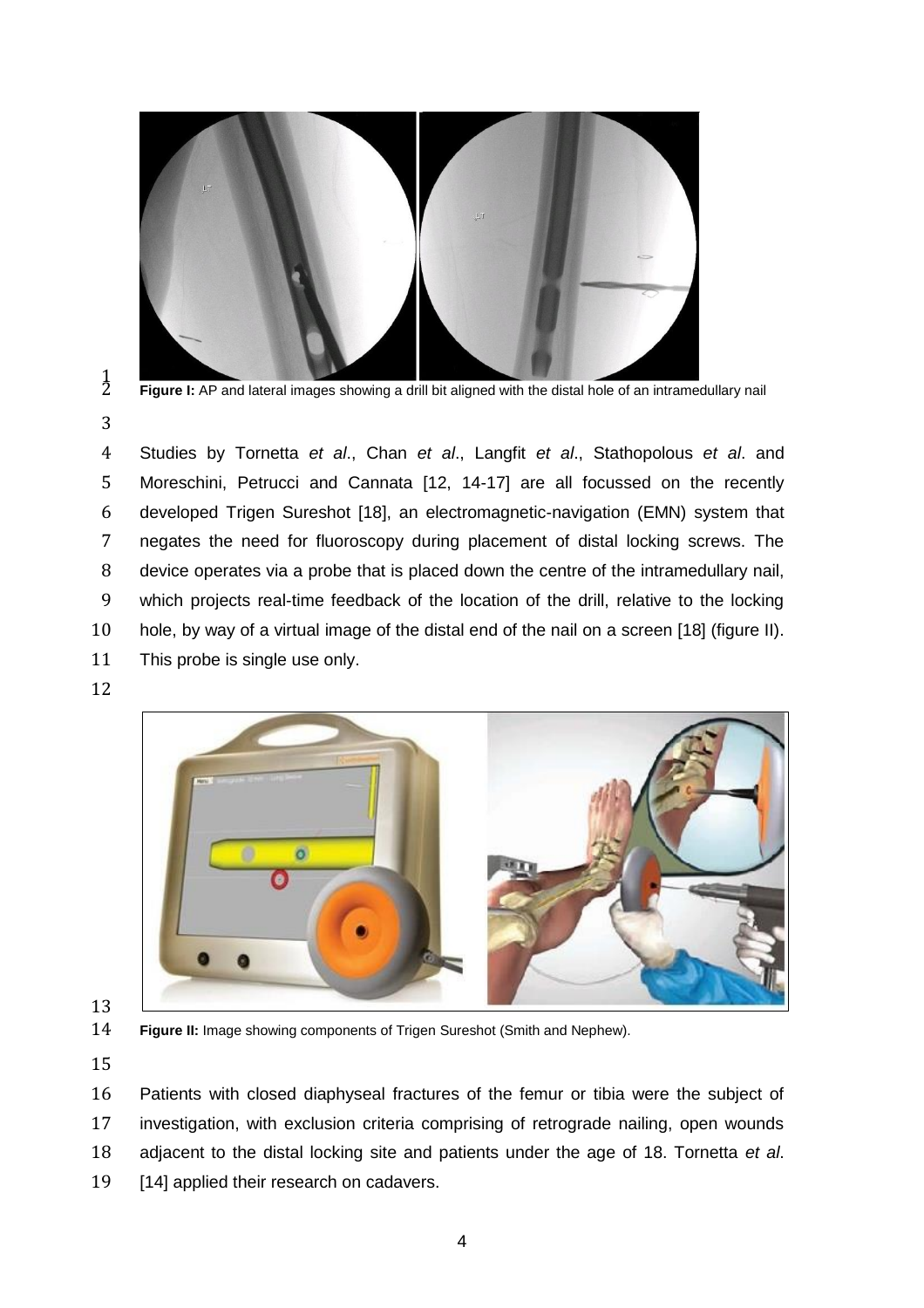Chan *et al*. [15] and Moreschini, Petrucci and Cannata [17] both utilised two groups of patients, one having the distal locking screws located using the fluoroscopic freehand approach, the other using the EMN device. A similar methodology was undertaken by Tornetta *et al*. [14], with the difference being cadaveric limbs were used apposed to live patients. Langfit *et al*. [16] concentrated on one collective group of participants, exercising alternating techniques for each of the two locking screws. Stathopolous *et al*. [12] collated data solely on the use of Trigen Sureshot.

8

 Mean figures obtained from the above analysis have been converted to equivalent units per screw, and are summarised in the table below. Tornetta *et al*. [14] divided their results into tibial and femoral statistics, in Table I they have been combined in order to aid comparableness.

13

| <b>Study</b>            | <b>Sample</b><br><b>size</b> | <b>Grade of</b><br>orthopaedic<br>surgeon(s)              | <b>Fluoroscopically</b><br><b>Guided</b>   |                                                               | <b>EM</b><br>navigation                    |
|-------------------------|------------------------------|-----------------------------------------------------------|--------------------------------------------|---------------------------------------------------------------|--------------------------------------------|
| number                  |                              |                                                           | <b>Distal</b><br>locking<br>time<br>(secs) | <b>Distal</b><br><b>locking</b><br>fluoroscopy<br>time (secs) | <b>Distal</b><br>locking<br>time<br>(secs) |
| 1                       | $25 \times 2$                | Senior                                                    | 171                                        | 14                                                            | 114                                        |
| $\overline{2}$          | 47                           | All 'on call'                                             | 481                                        | 26                                                            | 304                                        |
| 3                       | 19                           | Senior                                                    |                                            |                                                               | 168                                        |
| $\overline{\mathbf{4}}$ | $25 \times 2$                | Same senior<br>surgeon                                    | 630                                        | 10                                                            | 302                                        |
| 5                       | 57                           | <b>Residents with</b><br>'some' fluoroscopy<br>experience | 153                                        | 18                                                            | 97                                         |
|                         |                              | <b>Mean</b>                                               | 358                                        | 17                                                            | 197                                        |

14 **Table I:** Mean distal locking times, per screw, for both techniques including fluoroscopy time [12, 14-17].

15

 Each individual investigation established that both methods of distal locking were clinically effective. Although these figures do vary immensely, using EMN consistently reduced operative time, producing an average diminution of 161 seconds per screw based on the aforementioned amalgamated data and eliminated the need for radiation exposure. The cumulative reduction over an individual's career is substantial.

22

23 The aim of this small-scale study is to establish if radiation exposure and 24 intraoperative duration can be reduced during IM nailing procedures of the tibia and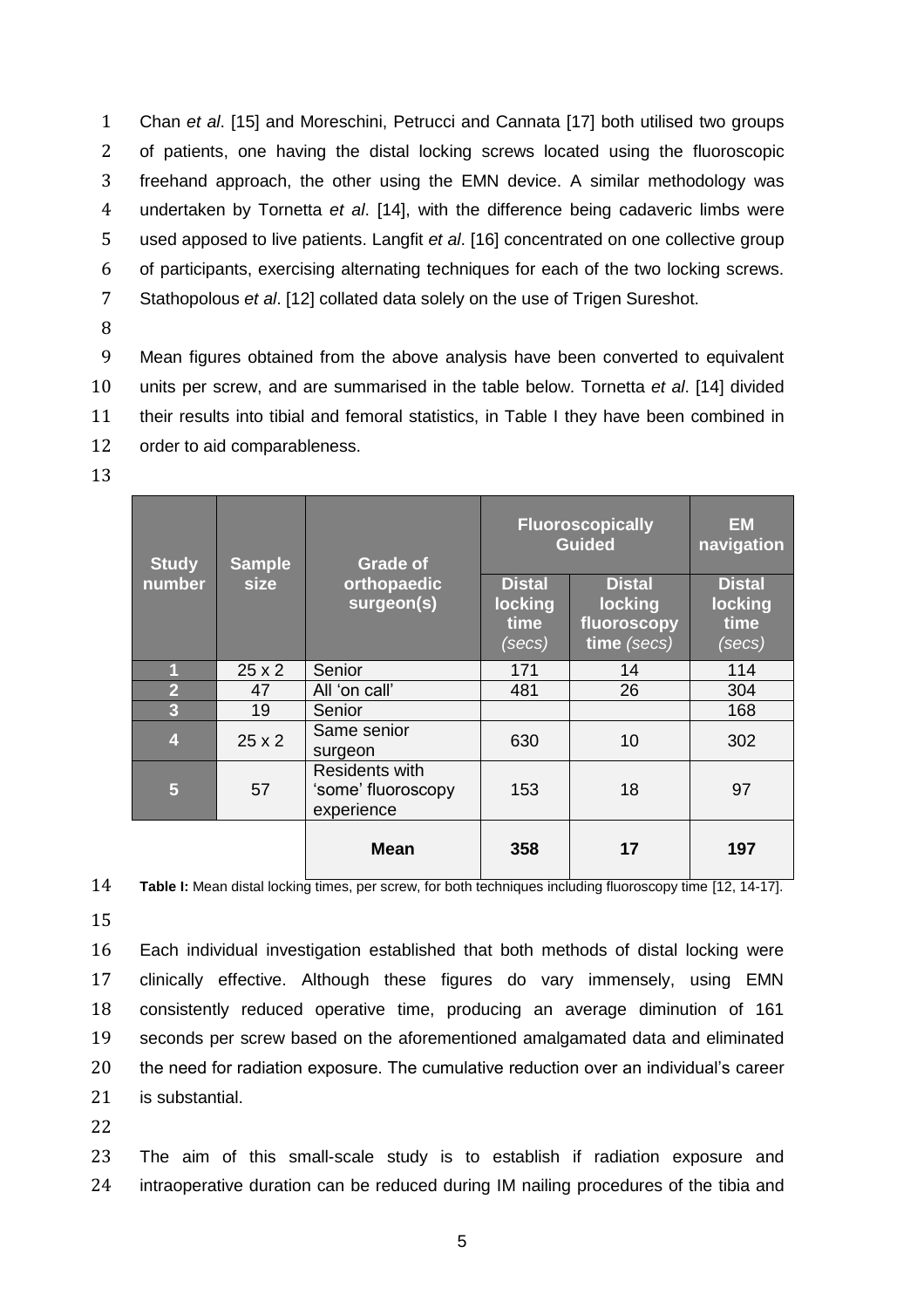- femur, as a result of advances within specialist orthopaedic technology. In order to meet this aim, the following objectives will be achieved:
- 
- 4 To collate records regarding the techniques used when imaging for IM nailing procedures
- To compare radiation dose, fluoroscopy time and operative duration for alternative methods of IM distal locking
- 8 To make recommendations based on the outcomes of this research
- 

## **Method**

 Data for this study was collected in a prospective manner, recorded after each IM nailing operation on an easily assessable form, stored with the theatre image intensifiers and record logs. Two different mobile image intensifiers were used interchangeably during this study (Phillips BV Endura and Siemens Siremobil Compact) and all exposures were made using the automatic exposure control setting. Radiation doses were measured by the integrated dose area product (DAP) meters, which measure the radiation dose emitted from the X-ray tube, multiplied by the area of the X-ray field.

Data was compiled under the following headings:

- 
- 24 Date
- 25 Patient hospital number
- Procedure *e.g. Tibial or femoral nailing*
- Dose *(cGy/cm<sup>2</sup> )*
- Fluoroscopy Time *(seconds)*
- 29 Operation Start/End Time
- Method of distal locking *Fluoroscopy or EMN*
- Comments
- 

 In case of data anomalies, the date of operation, patient's hospital number and additional comments were recorded so that the case could be reviewed post sampling.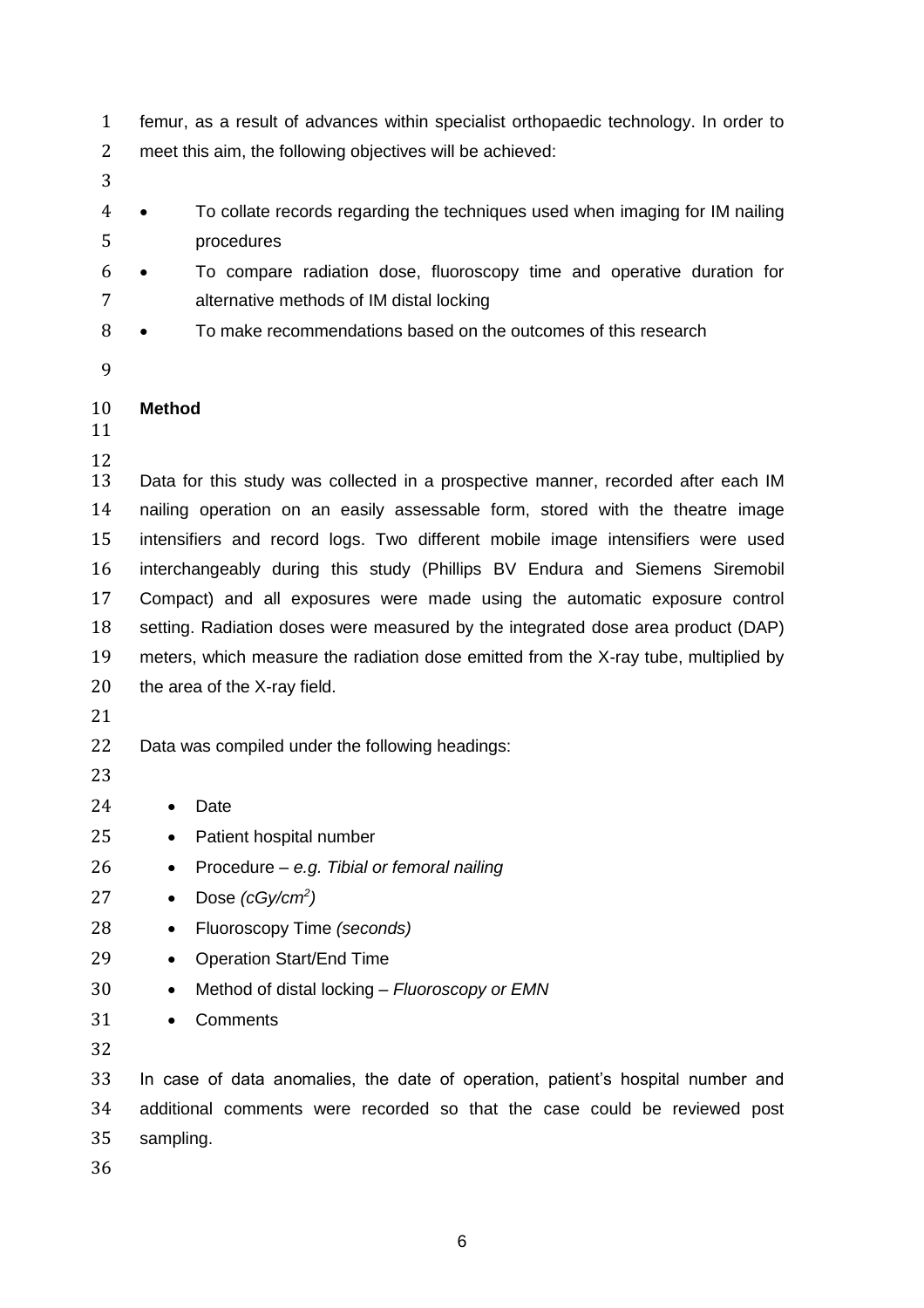The research variable in this study is the method used by the surgeon to locate the distal locking holes during IM nailing procedures, one using X-ray fluoroscopy and the other, the EMN system as previously detailed. This variable is dependent on the type of IM nail that is used, as well as the surgeon's experience and preference. The existing theatre image intensifier paper-based exposure logs were manually audited at the end of the sampling period to ensure that all IM nailing procedures were accounted for on the data collection tool. Any discrepancies were cross-referenced with the operating department's own records to ascertain which method of distal locking was utilised and then added to the collection tool if the inclusion criteria were met.

The inclusion and exclusion criteria for this study are detailed below:

| <b>Inclusion Criteria</b>             | <b>Exclusion Criteria</b>    |
|---------------------------------------|------------------------------|
| Patients older than 18 years old      | Paediatric patients          |
| Femoral or tibial mid-shaft fractures | Proximal or distal fractures |
| Suitable for IMN<br>. .               | <b>ORIF</b> procedures       |

**Table II**: Sample inclusion and exclusion criteria

 Although paediatric mid-diaphyseal fractures can be treated with IM nails, they were excluded from this study as flexible implants are normally used in order to allow unobstructed bone growth [19].

 Data was compiled over a 9-month period, with every patient undergoing an IM nailing operation being recorded on the data collection tool. This form of nonprobability selection is documented as convenience sampling; it was impossible 23 to predict how many patients would undergo IM nailing procedures over the course of the study, therefore it was unreasonable to create a sampling plan and randomly select participants [20]. Although Polit and Beck [21] infer that convenience sampling 26 is less likely to be representative of the target population, it is regularly employed in many nursing and allied health professions studies when a sampling plan cannot be determined [22].

 Inclusion and exclusion criteria were applied post compilation. In total, data was collected concerning 33 operations, with 4 subsequently being removed prior to running statistical tests on the data. These 4 were omitted for the following reasons: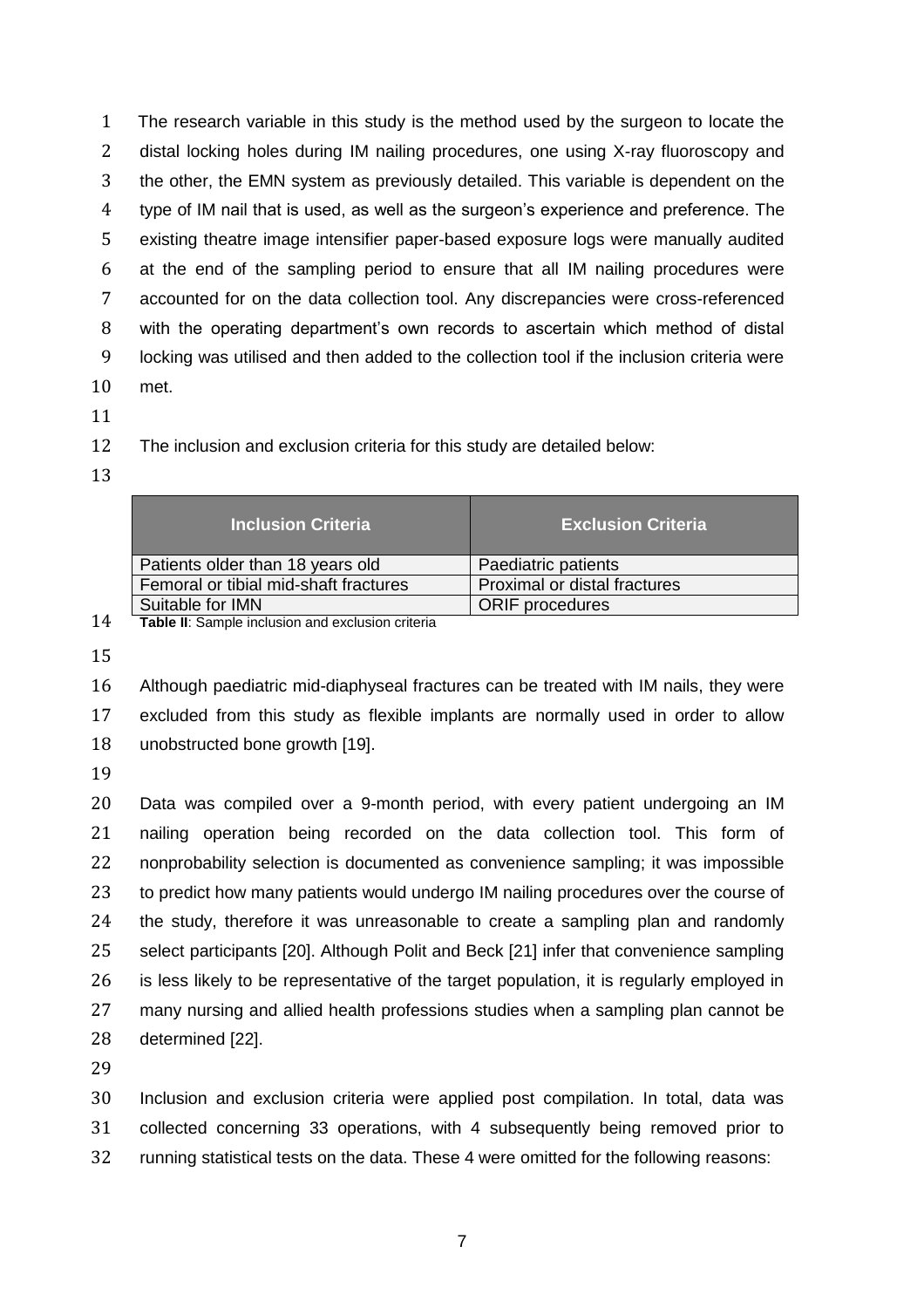- 
- 2 1. Different technique used for distal locking other than fluoroscopy or EMN.
- 2. A shortened nail was inserted via a jig.
- 3. Change of procedure; fracture was deemed unacceptable for IM nailing.
- 4. Duplication of a previous entry.
- 

 Following these exclusions, the total sample consisted of 29 individuals (*n=29)*. Of these, 19 fell into the group with distal locking screws being inserted under 9 fluoroscopic guidance  $(n_1=19)$ , and the other 10 into the EMN group  $(n_2=10)$ . These samples were further divided into tibial and femoral subcategories, depending on the location of fracture.

 SPSS software was used to examine the collected data. Radiation dose, fluoroscopy time and overall operative time were documented using descriptive statistics and graphical analysis. The means between the fluoroscopy and EMN samples were compared with independent sample *t*-tests.

 The manager of the imaging department granted authorisation for this small-scale study, with an ultimate intention of service improvement, to proceed in accordance with the previously submitted research proposal. Data was collected under this consensus.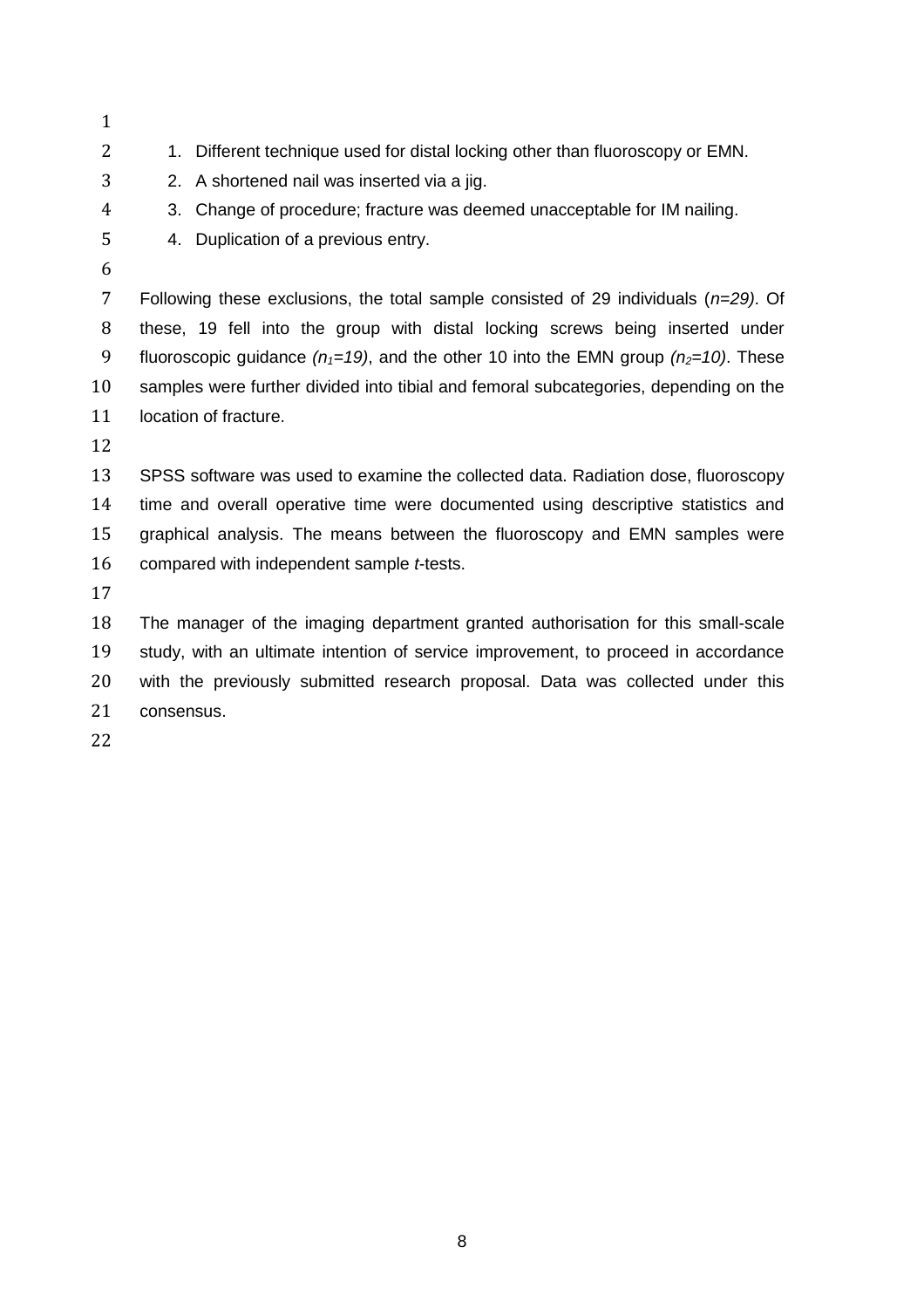#### **Results**



Figure III: Column graph showing allocation of sample.

 Independent-samples *t-*tests with a 95% confidence interval were used to compare means and these results are reported in the order of *t(*degrees of freedom)=*t-*test statistic, *p=*probability (significance level). Confidence intervals were documented in the appendices. As samples *n<sup>1</sup>* and *n<sup>2</sup>* were unequal, *t*-tests were also executed on the subcategories to ascertain if they could be combined to add statistical power. Values of *p<*0.05 are to be considered statistically significant [23].

 Mean overall operative duration was 11 minutes *t*(11)=0.96, *p=*0.359 slower during tibial IM nailings when using EMN, however, the opposite was seen during femoral IM nailings where EMN showed a reduction of 38 minutes *t*(14)=1.38, *p=*0.189 *(figures IV and V)*. There was a statistically significant difference between subcategories in group *n2* (*p=*0.026)*.* Outlier 26 is noted as an expeditious operation.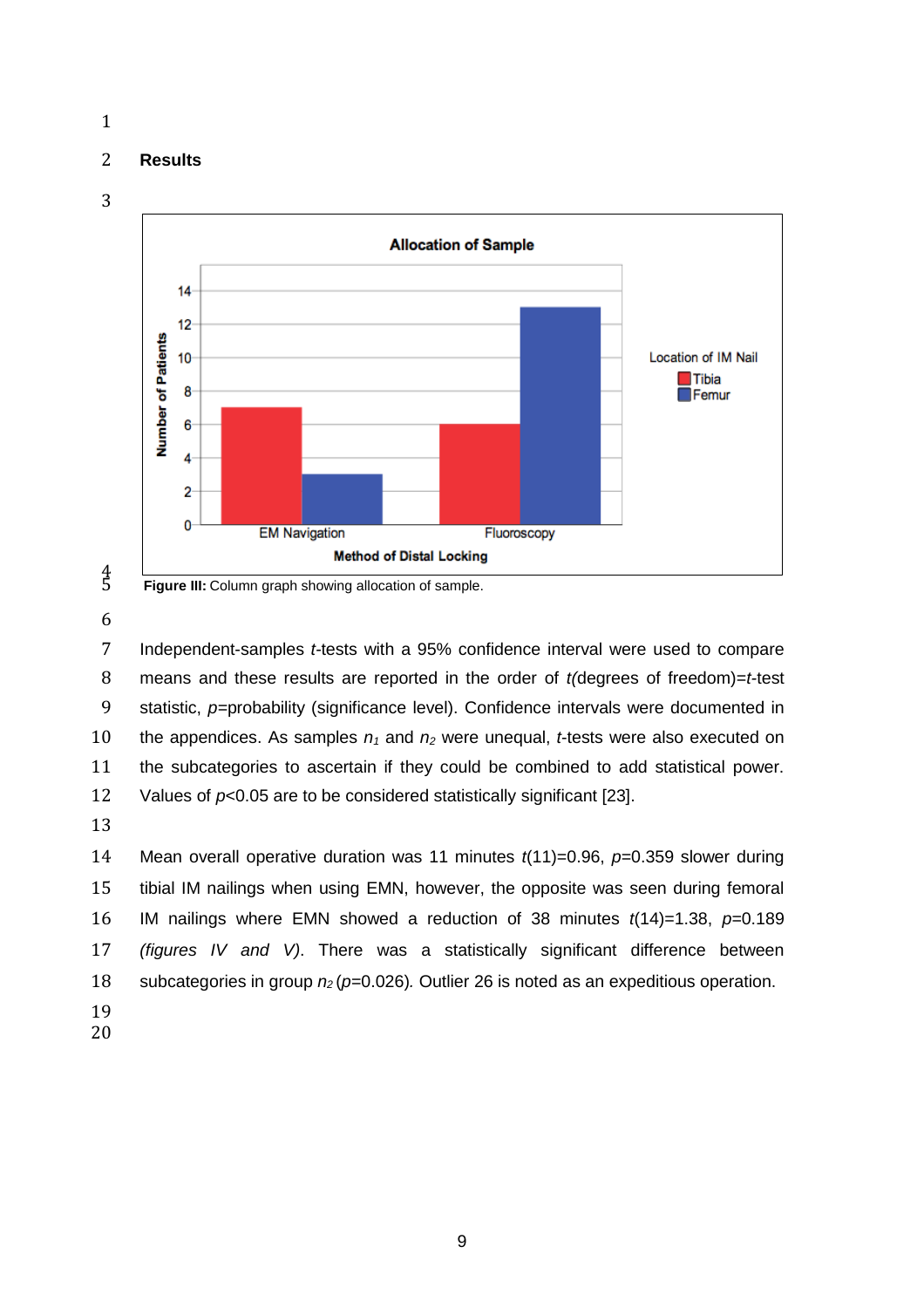



Figure IV: Bar graph showing overall intraoperative duration in hours, for both methods of distal locking, during tibial and femoral IM nailings. Error bars represent one standard deviation.





 **Figure V:** Box plot showing the distribution of operative duration time *(minimum, first quartile, median, third quartile and maximum).*

 Mean fluoroscopy time was reduced by 49 seconds *t*(11)=2.36, *p=*0.038 and 28 seconds *t*(14)=0.65, *p=*0.525 during tibial and femoral IM nailings respectively, when using EMN for distal locking *(figures VI and VII)*. Subcategories did not have a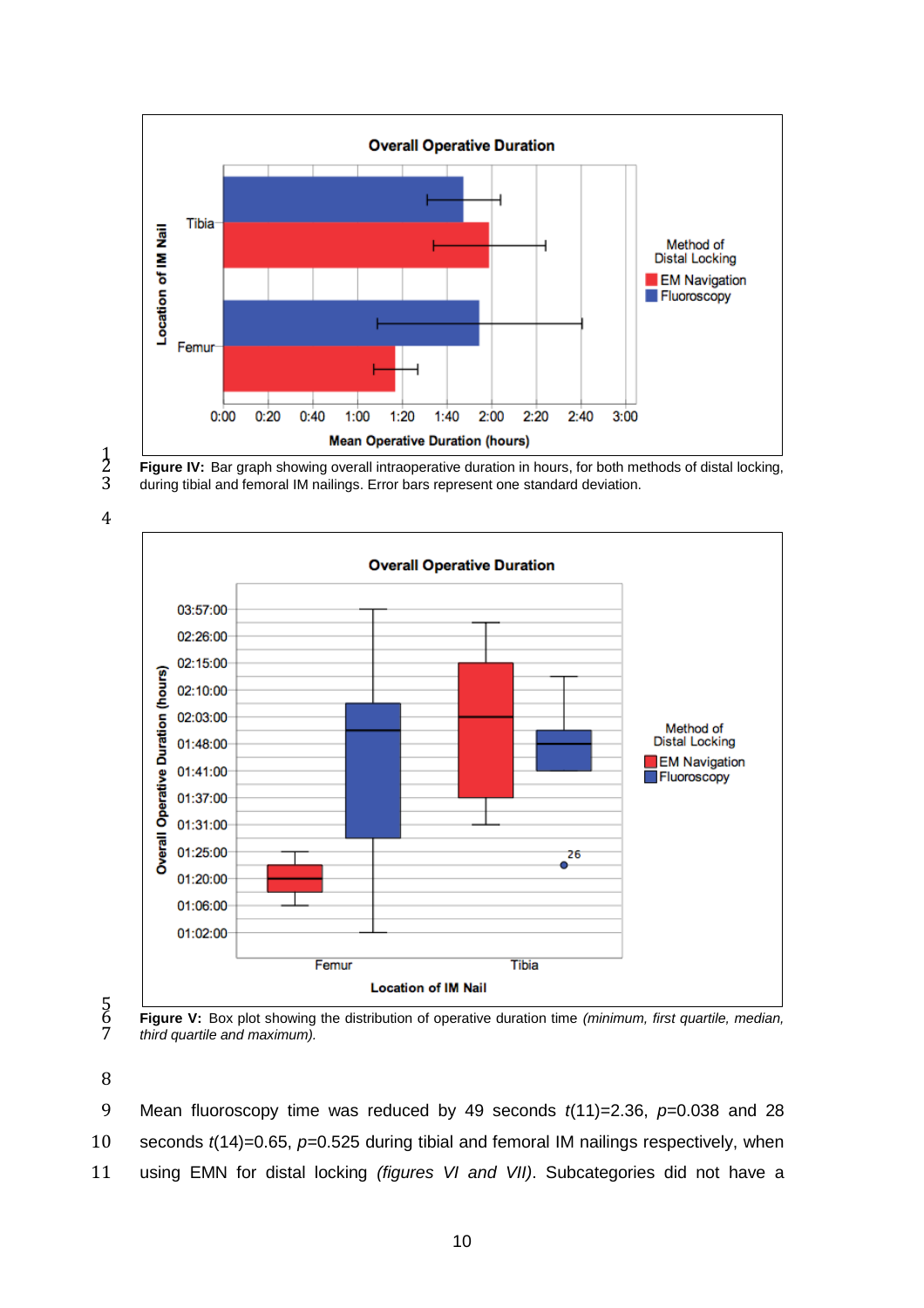statistically significant difference in either group (*n1 p=*0.438 and *n2 p=*0.097). Outlier

14 was noted as a difficult case at the time of initial data recording, hence the greater

fluoroscopy time.





5<br>6<br>7





 $10^{9}$ 

 **Figure VII:** Box plot showing the distribution of fluoroscopy time in seconds *(minimum, first quartile,*  median, third quartile and maximum).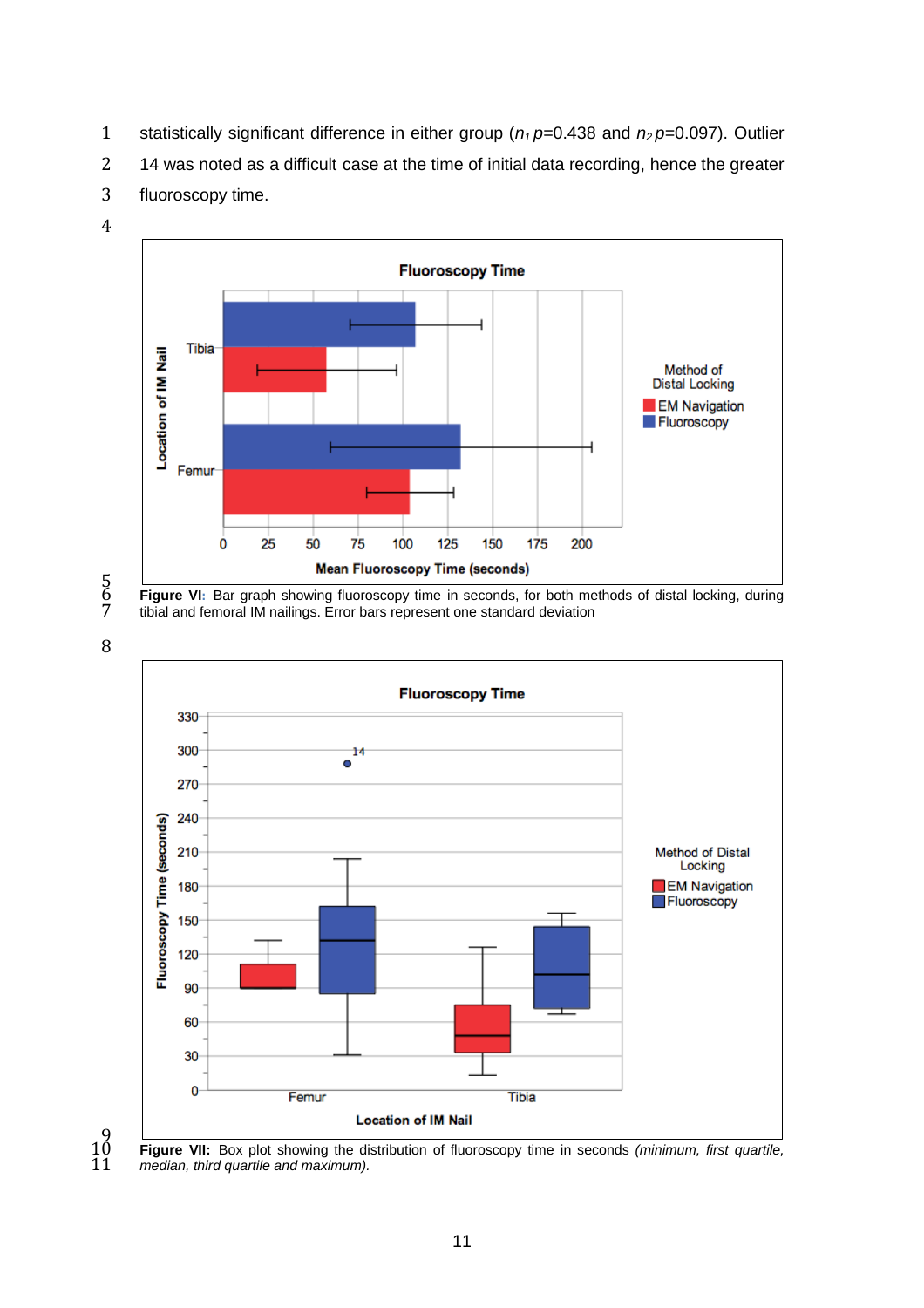- 1 EMN produced mean radiation dose reductions of 18.03cGy/cm<sup>2</sup> t(11)=2.25, p=0.046
- 2 during tibial IM nailings and  $181.57cGy/cm<sup>2</sup> t(14)=1.07$ ,  $p=0.304$  during femoral IM
- 3 nailings *(figures VIII and IX)*. There was a statistically significant difference between
- 4 subcategories in both samples (*n<sup>1</sup> p=*0.005 and *n<sup>2</sup> p*<0.001).
- 5



<sup>6</sup>

**Figure VIII:** Bar graph showing total radiation exposure in cGy/cm<sup>2</sup>, for both methods of distal locking, distal locking, distal locking, distal locking, distal locking, distal locking, distal locking, distal locking, di during tibial and femoral IM nailings. Error bars represent one standard deviation.



 $\frac{10}{12}$ 

Figure IX: Box plot showing the distribution of radiation dose in cGy/cm<sup>2</sup> (minimum, first quartile, median, third quartile and maximum).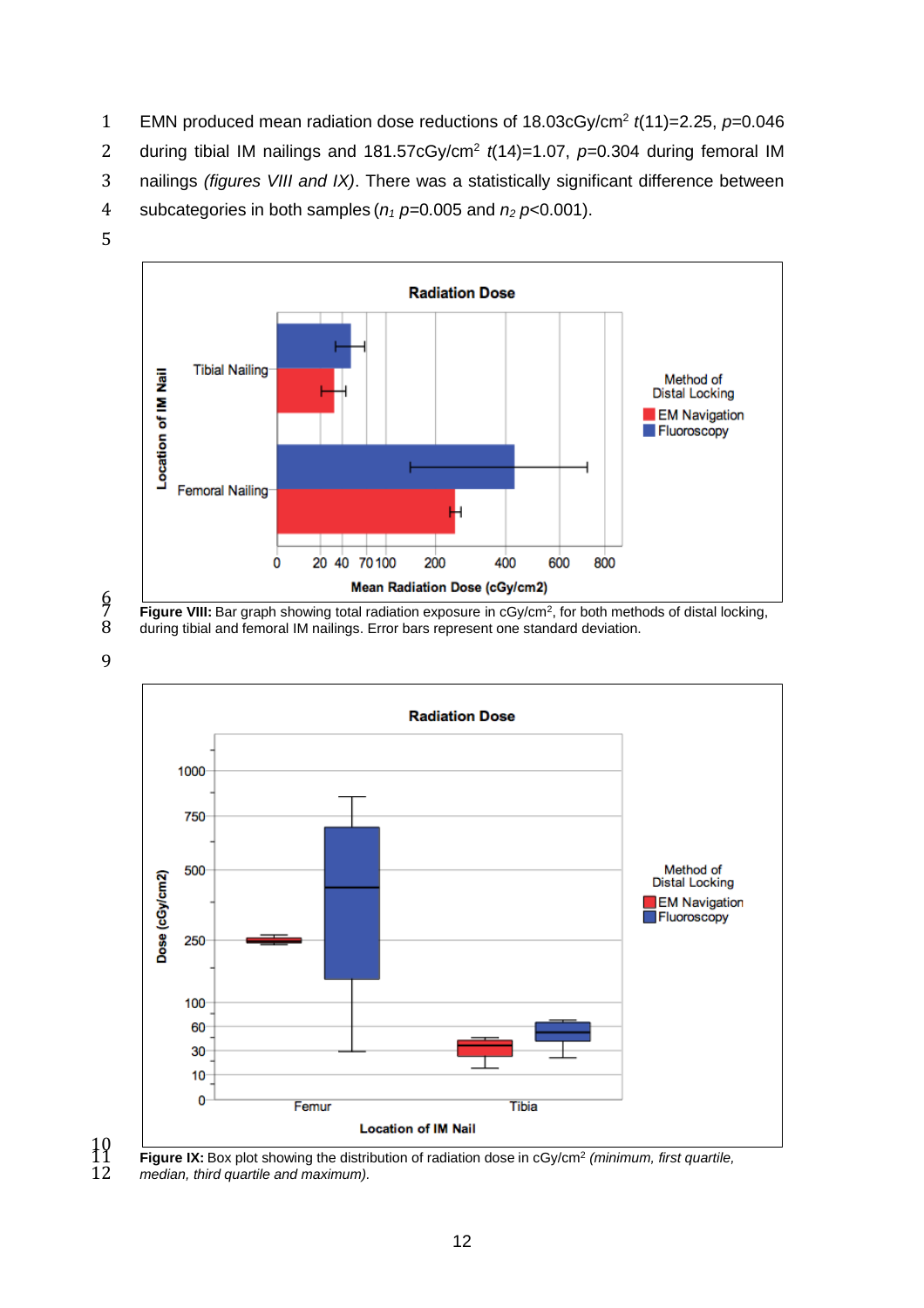#### **Discussion**

 The findings of the study will be discussed using the following sub-headings; operative duration, fluoroscopy time and radiation dose.

#### Operative Duration

 Technological advances have allowed this to be addressed by development of an EMN system (Trigen Sureshot) that eradicates the reliance on X-ray fluoroscopy during placement of the distal locking screws. Whilst both methods are clinically effective, previous similar studies on this EMN device [12, 14-17] have produced combined data suggesting that an average of 322 seconds (5:22 minutes) can be eliminated from the overall intraoperative duration when using EMN for the distal locking aspect, which completely dissolves the associated radiation exposure. The individual results of Moreschini, Petrucci and Cannata [17] reported an extensive reduction of 656 seconds (10:56 minutes).

 Conversely, this current study did not produce comparable reductions in overall operative time. EMN tibial IM nailings generated an average of 660 additional seconds (11 minutes) compared to fluoroscopic guidance, yet was 38 minutes faster 21 for femoral IM nailings. Using the criteria documented in the results section, both of these values are however considered statistically insignificant (*p=*0.359 and *p=*0.189). The EMN group *(n2)* demonstrated a statistically significant difference between the tibial and femoral subgroups (*p=*0.026) so have not been combined.

 An outlier was encountered in the tibial fluoroscopy sample, which was 8 minutes outside of 1 standard deviation, suggesting that without this entry, figures could have been preponderant. EMN was only used during 3 operations of the femur, which may explain the greater difference.

 EMN is still relatively novel; it was regularly observed that either a manufacturer representative was present providing advice, or a consultant was instructing a registrar, hence the additional intraoperative time recorded during tibial IM nailings. It is expected that with larger, equal sample sizes and circumspect surgeons, similar time reductions to the aforementioned studies could be achieved.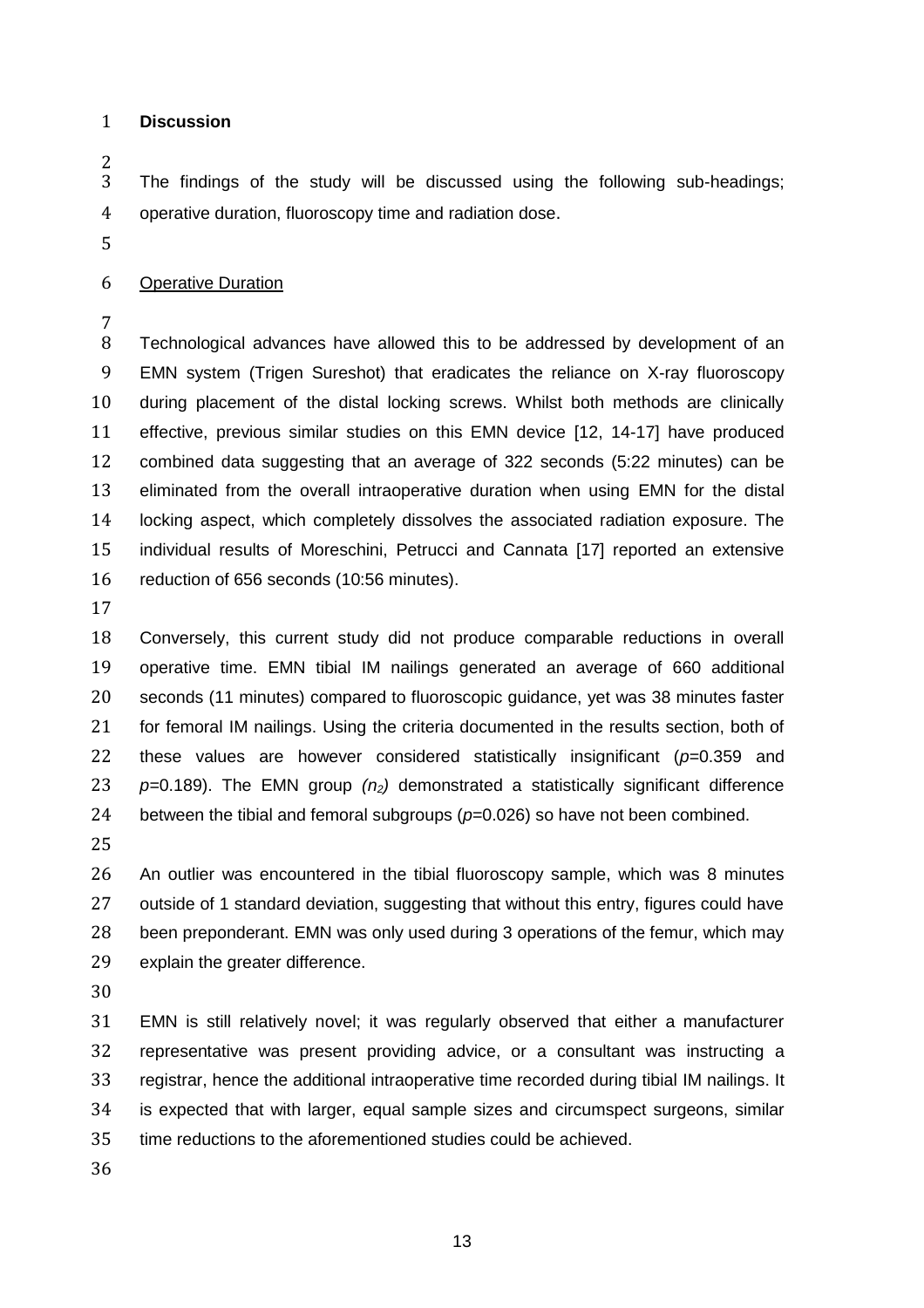A reduced overall intraoperative duration benefits both the patient and hospital. A major factor from a medical perspective is a shortened general anaesthesia period for the patient. Although Li *et al.* [24] note that improved monitoring and anaesthetic techniques have reduced the anaesthesia-mortality risk from 1/1,000 in the 1940's to 1/100,000 in the early 2000's, these recent figures do vary in the literature. Gottschalk *et al.* [25] propose a current mortality rate of 0.4/100,000.

 Despite this, adverse side effects remain a possibility, with postoperative nausea and vomiting (PONV) a common general anaesthesia complication [26]. Sinclair, Chung and Mezel [27] studied 17,638 consecutive postoperative patients and established that a 30-minute increase in general anaesthesia duration, increased the chance of PONV by 59%. Chung, Ritchie and Su [28] found that duration of anaesthesia also has a direct link to the level of postoperative pain experienced; 1/10 patients suffered severe pain after an anaesthetic duration of 90 minutes, yet when the length was extended by 30 minutes, this figure was increased to 1/5. Both of these factors can delay patient discharge [29,30].

 It is conceivable that EMN can considerably reduce operative and respectively, anaesthesia duration, therefore preventing prolonged hospital stays. This in turn increases patient throughput and presents cost-saving opportunities. Additionally, it should allow resources, such as mobile image intensifiers, to be used in an efficient manner, preventing delays in operations.

## Fluoroscopy Time

 A major influence in overall radiation exposure is the duration of continuous fluoroscopy. Using the combined data recorded by this study, each second of 28 fluoroscopy time during IM nailing of the tibia equates to  $0.5cGy/cm<sup>2</sup>$  of radiation 29 exposure. This increases to  $2.9cGy/cm<sup>2</sup>$  per second with femoral IM nailings. It is essential that the radiographer acts in a confident and assertive manner if required, as excessive fluoroscopy time can greatly, and rapidly increase the radiation exposure.

 Langfit *et al.* [16] highlighted that fluoroscopy duration is often directly related to the surgeon's level of experience. Their study on IM nailing procedures revealed that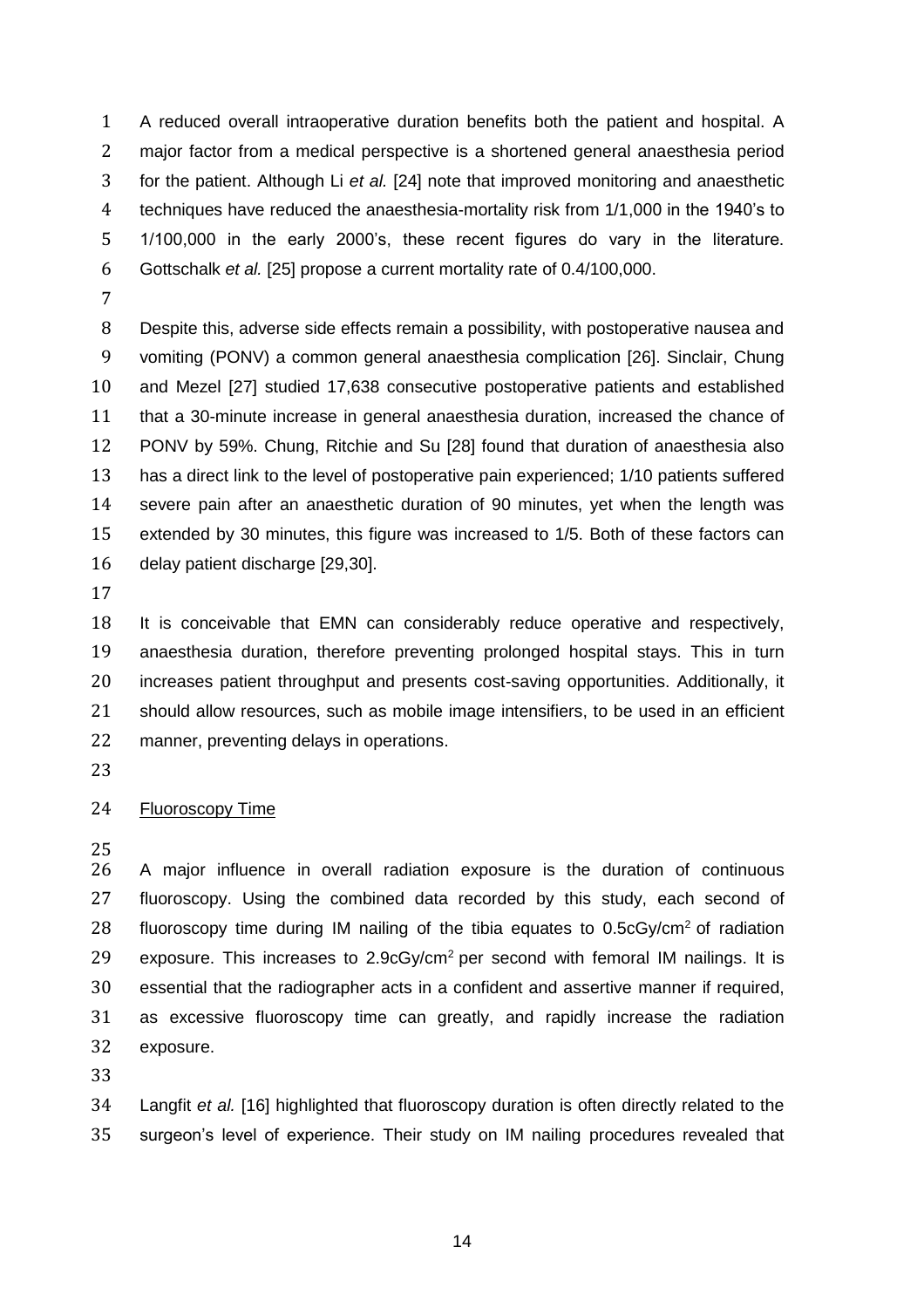junior surgeons accrued 10% additional time than their senior colleagues. The experience of the radiographer could also produce a similar conclusion.

 Mean fluoroscopy duration was substantially reduced when using EMN during this research. Tibial IM nailings bestowed a 49 second (46%) decline, which is to be considered statistically significant (*p=*0.038). This trend continued with IM nailings of the femur (28 seconds, 21%), though did not carry the same statistical significance (*p=*0.525).

 As the tibial and femoral subcategories in this study had a statistically significant 11 difference in both groups  $(n_1 p=0.438$  and  $n_2 p=0.097)$ , they can be combined as per the methodology of Chan *et al*. [15], Langfit *et al.* [16] and Moreschini, Petrucci and Cannata [17], who reported mean fluoroscopy time reductions of 28, 26 and 19.4 seconds respectively. Using a mean average based on our 49 (tibial) and 28 (femoral) second reductions in fluoroscopy time, these comparative studies presented reductions that are less than the averaged 39 seconds recorded in our research.

 The small sample size and lack of statistical significance in the femoral subcategory could account for this difference. In respect of tibial IM nailings however, this research has similar figures as reported by Tornetta *et al*. [14], who documented a mean fluoroscopy reduction of 36 seconds.

## 24 Radiation Dose

 This current study has shown that technology can appreciably reduce radiation exposure during IM nailing procedures. EMN for the distal locking aspect produced a statistically significant (*p=*0.046) mean radiation dose reduction of 18.03 cGy/cm<sup>2</sup> 29 during tibial IM nailings. A 181.57 cGy/cm<sup>2</sup> dose reduction was seen during femoral IM nailings, though was not statistically significant (*p=*0.304). There was an obvious difference between the tibial and femoral subcategories in both samples (*n<sup>1</sup> p=*0.005 32 and  $n_2$   $p<0.001$ ) due to the increased soft tissue density in the thigh, requiring greater exposure factors.

 Unfortunately there are no equivalent studies with which to compare these results; Chan *et al*. [15], Langfit *et al.* [16], Strathopoulos *et al.* ([12] and Moreschini, Petrucci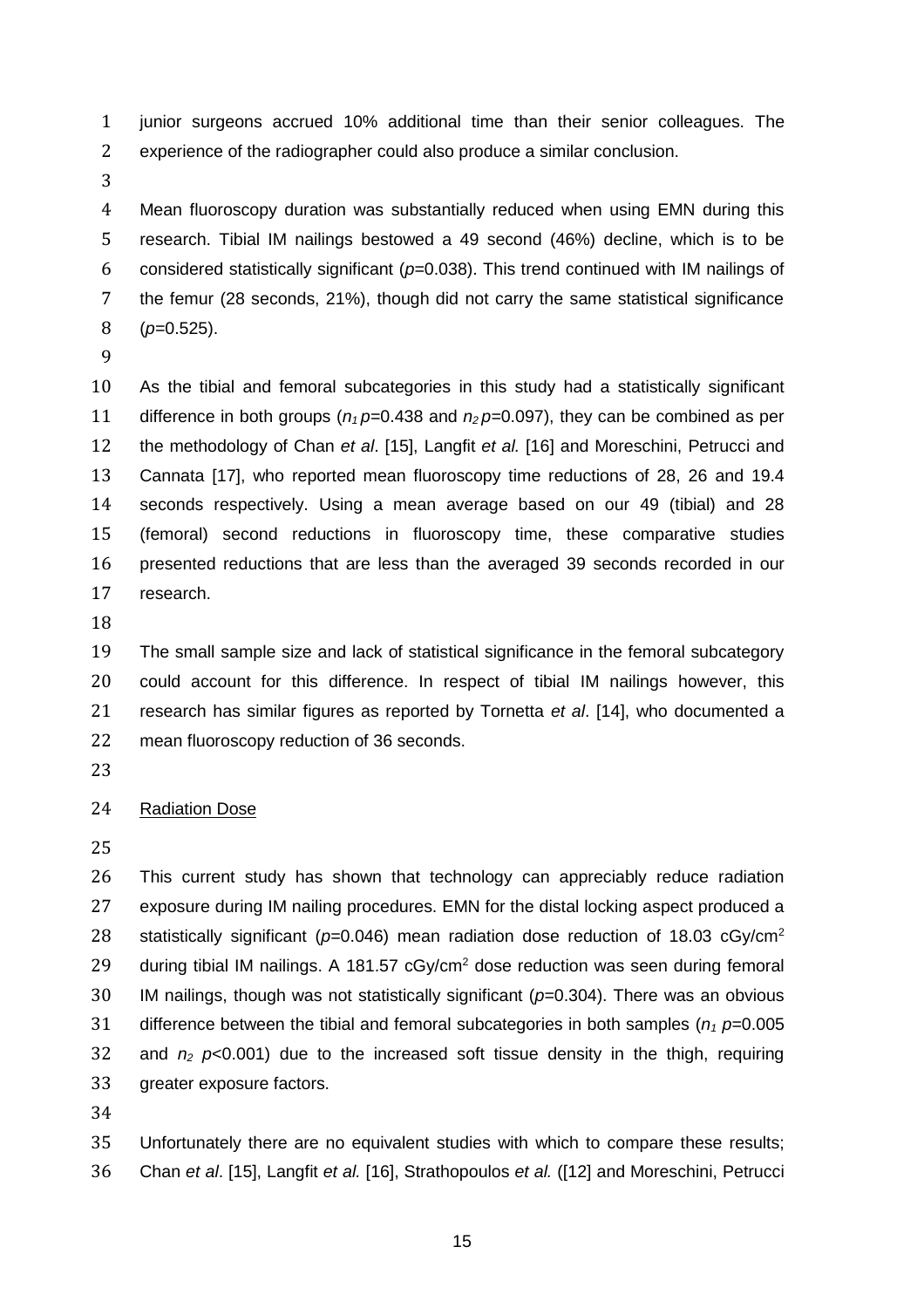and Cannata [17] concentrated exclusively on fluoroscopy and distal locking times and did not record radiation doses. Tornetta *et al*. [14] did record doses, however it was in the absorbed unit of mRad, which cannot be compared with the DAP recordings of this research. Furthermore, a percentage reduction cannot be calculated as only the distal locking aspect was documented as apposed to the entire procedure exposure seen by this study.

 Despite this lack of comparability, this current research has evidenced 18% and 42% reductions in respect of radiation exposure during tibial and femoral IM nailings respectively, culminating in a combined reduction of 30%.

#### **Conclusions**

 Interlocking IM nailing remains the benchmark for surgical treatment of mid- diaphyseal fractures of the tibia and femur, with the distal locking aspect cited as the most challenging part of the operation. Despite the development of alternative radiation-free techniques, the fluoroscopically guided approach has remained the prevailing method of locating the distal locking holes.

 This study has exposed the ionising radiation exposure to staff and patients during these procedures, alongside the benefits of shorter operations. The recently developed, radiation-free Trigen Sureshot, which displays a virtual image providing real-time feedback to the surgeon, has been the basis of this research.

 Although this was only a small sample study, it has produced statistically significant data demonstrating substantial reductions in fluoroscopy time, which directly impacts the overall radiation dose. It is expected that the overall operative duration would be shortened in line with similar studies, with a larger sample. Increased productivity should allow resources to be used in an efficient manner, preventing surgical delays. 

31 It would appear that the only disadvantage of EMN is the initial financial outlay for the equipment, plus continuing probe replacement. Smith and Nephew's [18] literature suggests that the technology is fast and easy to learn, which should enable prompt surgeon training.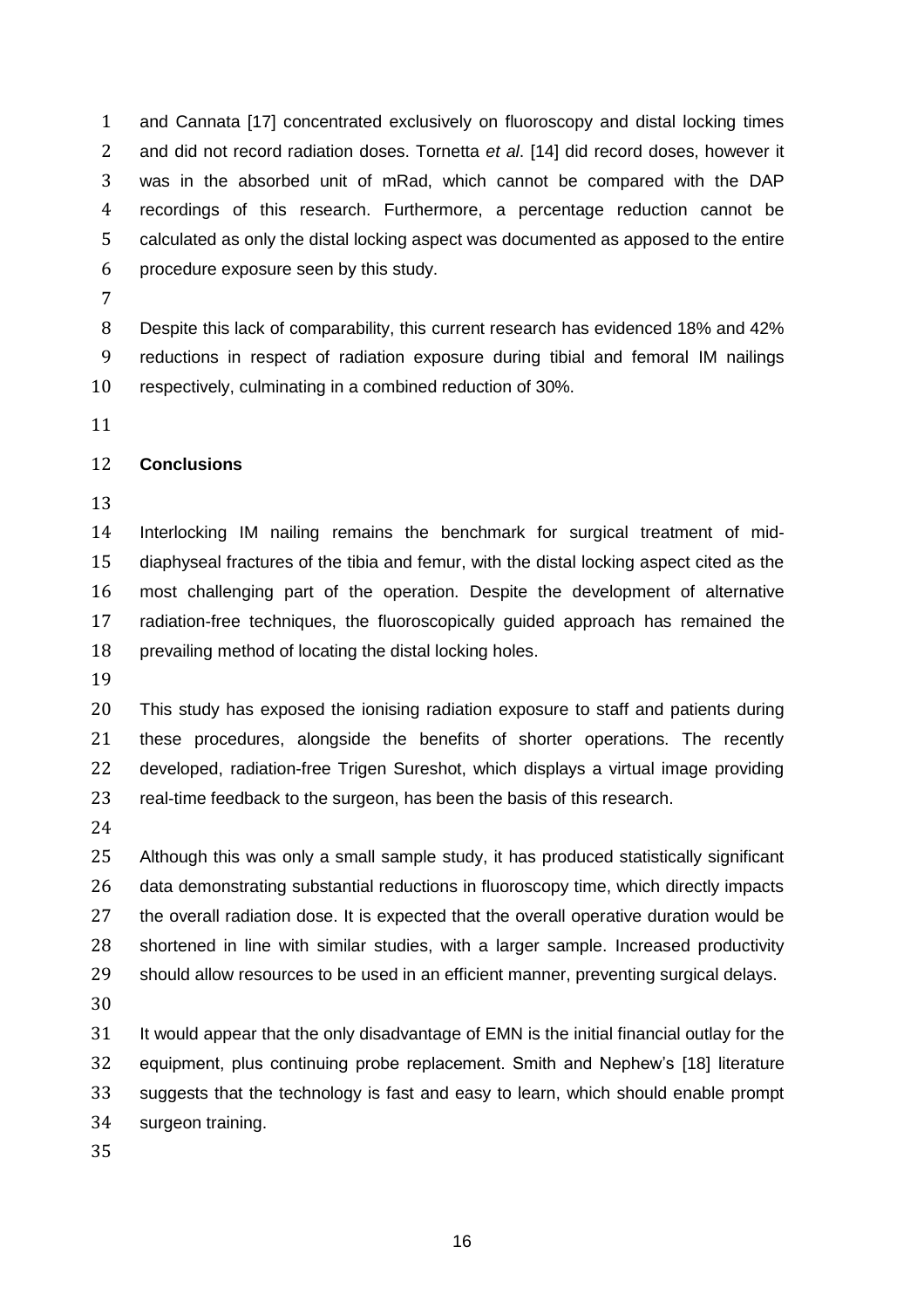This study is not without limitations, primarily the sampling methodology and size, resulting in a lack of generalisability, albeit representative of this specific hospital's patient population. Due to the restricted volume of suitable patients, it was not possible to predetermine a sample size, which could allow randomisation of participants, although as every applicable patient was enrolled, it could be said that this removed any selection bias. Furthermore, the surgeons were not aware that this data was being collected, implying they would have used fluoroscopy in accordance with their usual routine. They were also inadvertently randomising each patient into either the fluoroscopy or EMN groups; it would have been unethical for the researcher to manipulate this in view of the risks associated with radiation exposure.

 Since two different mobile image intensifiers were used during this study, there could have been variances in radiation dose between the two units, despite both using the automatic exposure setting. A series of control examinations using each image intensifier and an X-ray phantom could provide baseline data, with the differences 16 then being calculated into this study

 As this research focussed on the complete procedure rather than just the distal locking aspect, operative duration and radiation exposure could be influenced by uncontrolled variables such as patient habitus, bone density and difficulty of initial fracture reduction.

#### **Recommendations**

 A further study should be undertaken using a larger sample with adequate power, which may need to be directed to a dedicated trauma centre. This sample would be again split into tibial and femoral subcategories, but would focus solely on the distal locking aspect, which should allow increased statistical significance in the results. It would also be advantageous to use either the same II throughout, or record which unit was used.

All surgeons should be aware of the benefits of EMN and utilise it whenever possible.

 Intraoperative radiography obliges all staff to be educated in the risks of ionising radiation and have an awareness of the inverse square law and personal protective equipment.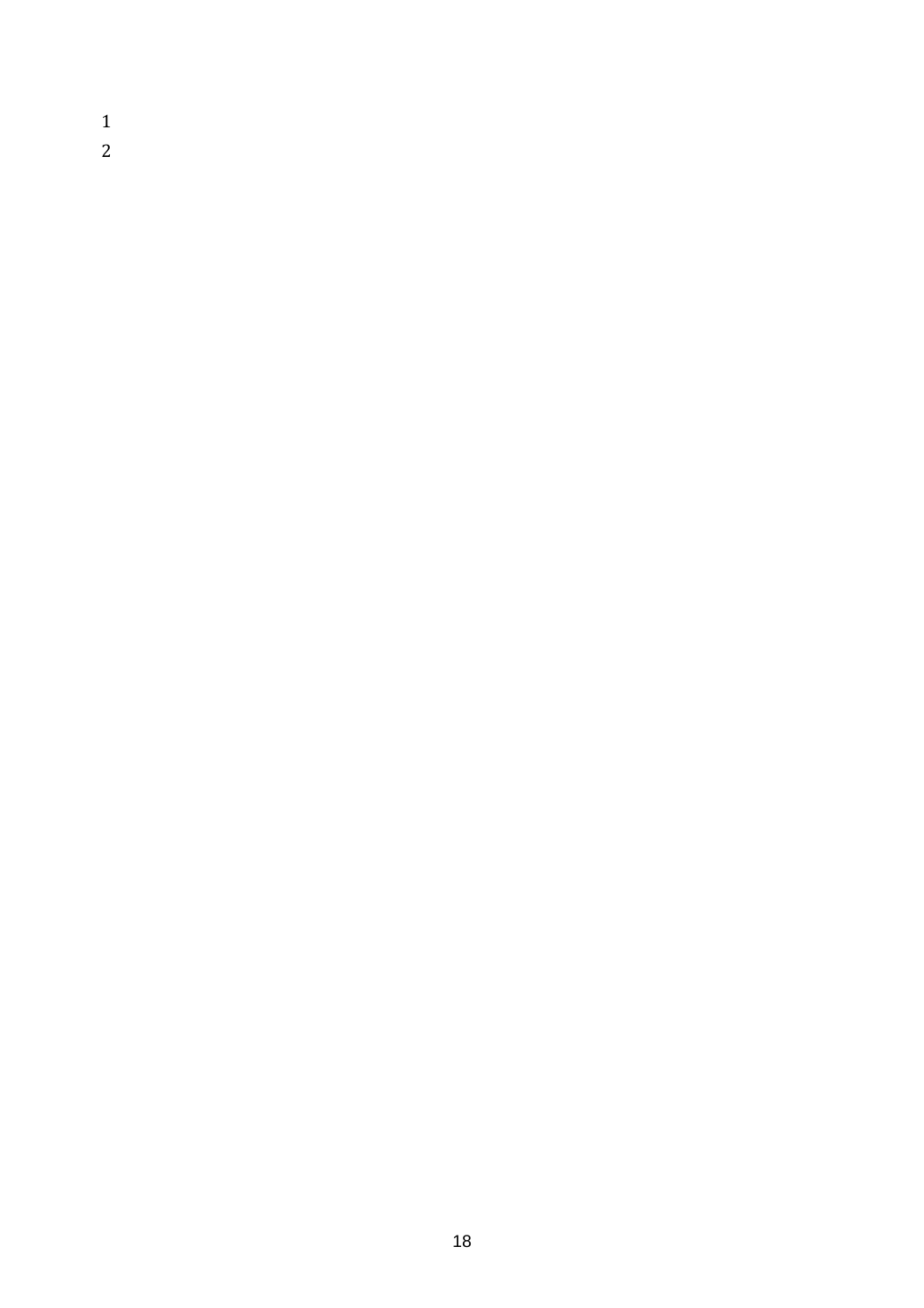| $\mathbf{1}$   | <b>Compliance with Ethical Standards</b>                                     |  |  |  |
|----------------|------------------------------------------------------------------------------|--|--|--|
| 2              |                                                                              |  |  |  |
| 3              | Disclosure of Potential Conflicts of Interest                                |  |  |  |
| $\overline{4}$ |                                                                              |  |  |  |
| 5              | Mr D Grimwood has nothing to disclose.                                       |  |  |  |
| 6              | Ms JM Harvey-Lloyd has nothing to disclose.                                  |  |  |  |
| 7              |                                                                              |  |  |  |
| 8              | <b>Ethical Approval</b>                                                      |  |  |  |
| 9              |                                                                              |  |  |  |
| 10             | This article does not contain any studies with human participants or animals |  |  |  |
| 11             | performed by any of the authors.                                             |  |  |  |
| 12             |                                                                              |  |  |  |
| 13             | <b>Funding</b>                                                               |  |  |  |
| 14             |                                                                              |  |  |  |
| 15             | Neither author received any payments in respect of this study.               |  |  |  |
| 16             |                                                                              |  |  |  |
| 17             |                                                                              |  |  |  |
| 18             |                                                                              |  |  |  |
| 19             |                                                                              |  |  |  |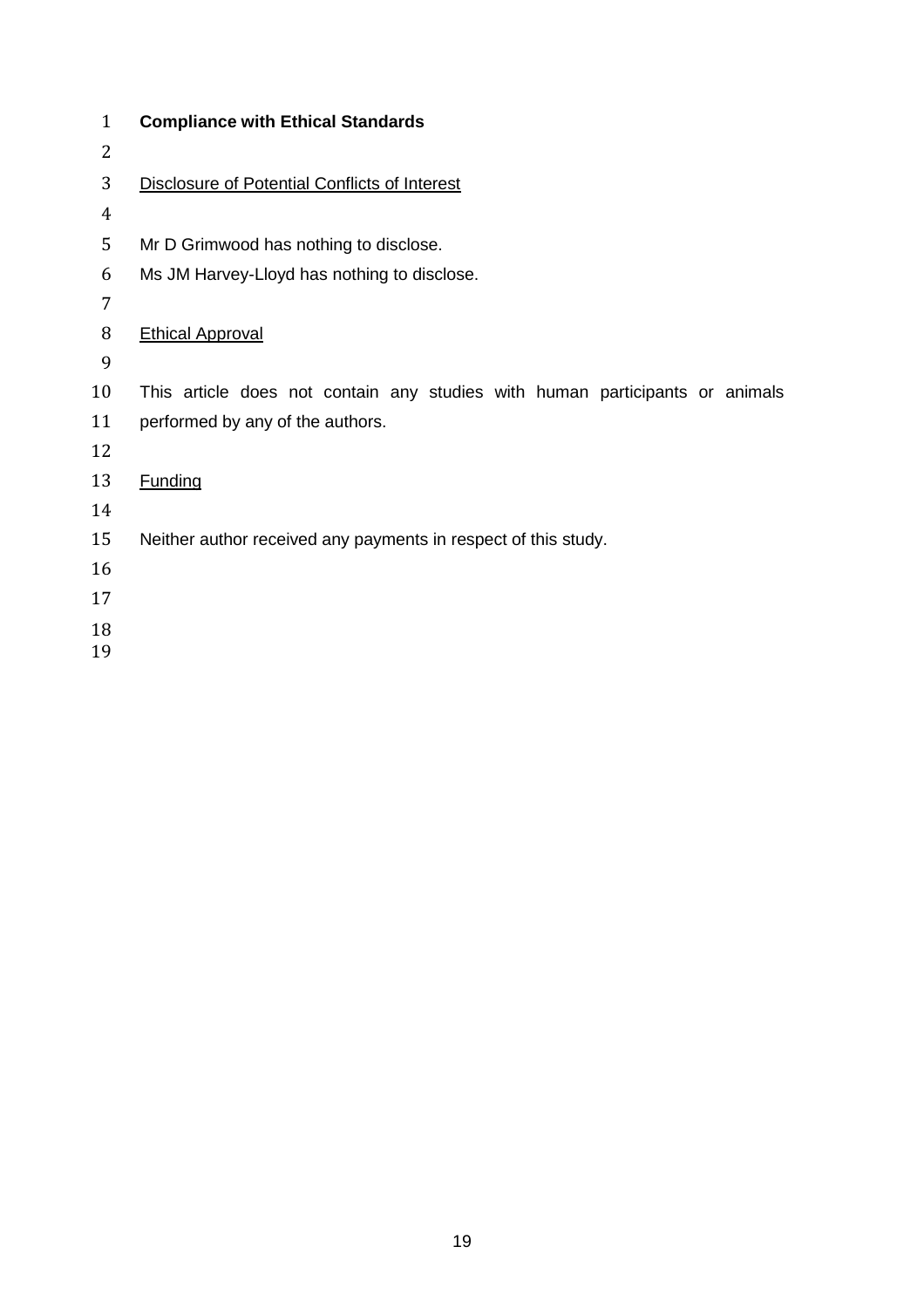### **References**

| 2              | 1.  | Prime, M., Khan, W., Dheerendra, S. and Maruthainar, N. (2010) 'The use       |
|----------------|-----|-------------------------------------------------------------------------------|
| 3              |     | of ionising radiation in trauma and orthopaedic theatres', The Journal of     |
| $\overline{4}$ |     | Perioperative Practice, 20 (5), pp. 165-168.                                  |
| 5              | 2.  | Blattert, T., Fill, U., Kunz, E., Panzer, W., Weckbach, A. and Regulla, D.    |
| 6              |     | (2004) 'Skill dependence of radiation exposure for the orthopaedic            |
| 7              |     | surgeon during interlocking nailing of long-bone shaft fractures : a clinical |
| 8              |     | study', Archives of Orthopaedic and Trauma Surgery, 124 (10), pp. 659-        |
| 9              |     | 664. doi: 10.1007/s00402-004-0743-9.                                          |
| 10             | 3.  | Roux, A., Bronsard, N., Blanchet, N. and de Peretti, F. (2011) 'Can           |
| 11             |     | fluoroscopy radiation exposure be measured in minimally invasive trauma       |
| 12             |     | surgery?', Orthopaedics and Traumatology: Surgery and Research, 97            |
| 13             |     | (6), pp. 662-667. doi: 10.1016/j.otsr.2011.03.024.                            |
| 14             | 4.  | Müller, M., Welle, K., Strauss, A., Naehle, P., Pennekamp, P., Weber, O.      |
| 15             |     | and Burger, C. (2014) 'Real-time dosimetry reduces radiation exposure of      |
| 16             |     | orthopaedic surgeons', Orthopaedics & Traumatology : Surgery &                |
| 17             |     | Research, 100 (8), pp. 947-951. doi: 10.1016/j.otsr.2014.09.016.              |
| 18             | 5.  | Kesavachandran, C., Haamann, F. and Nienhaus, A. (2012) 'Radiation            |
| 19             |     | exposure of eyes, thyroid gland and hands in orthopaedic staff : a            |
| 20             |     | systematic review', European Journal of Medical Research, 17 (1), p. 28.      |
| 21             |     | doi: 10.1186/2047-783X-17-28.                                                 |
| 22             | 6.  | Dandy, D. and Edwards, D. (2006) Essential orthopaedics and trauma.           |
| 23             |     | 4th edn. Edinburgh: Churchill Livingstone.                                    |
| 24             | 7.  | Miller, M. (2008) Review of orthopaedics. 5th edn. Philadelphia, PA:          |
| 25             |     | Saunders.                                                                     |
| 26             | 8.  | Solomon, L., Warwick, D. and Nayagam, S. (2010) Apley's system of             |
| 27             |     | orthopaedics and fractures. 9th edn. London: Hodder Arnold.                   |
| 28             | 9.  | Bhandari, M. (2011) Evidence-based orthopaedics. Chichester, West             |
| 29             |     | Sussex: Wiley-Blackwell.                                                      |
| 30             | 10. | Ruecker, A., Hoffman, M., Rupprecht, M. and Rueger, J. (2009) 'Distal         |
| 31             |     | tibial fractures: intramedullary nailing', European Journal of Trauma and     |
| 32             |     | Emergency Surgery, 35 (6), pp. 520-526. doi: 10.1007/s00068-009-9185-         |
| 33             |     | у.                                                                            |
| 34             | 11. | Moor, B., Ehlinger, M. and Arlettaz, Y. (2012) 'Distal locking of femoral     |
| 35             |     | nails: mathematical analysis of the appropriate targeting range',             |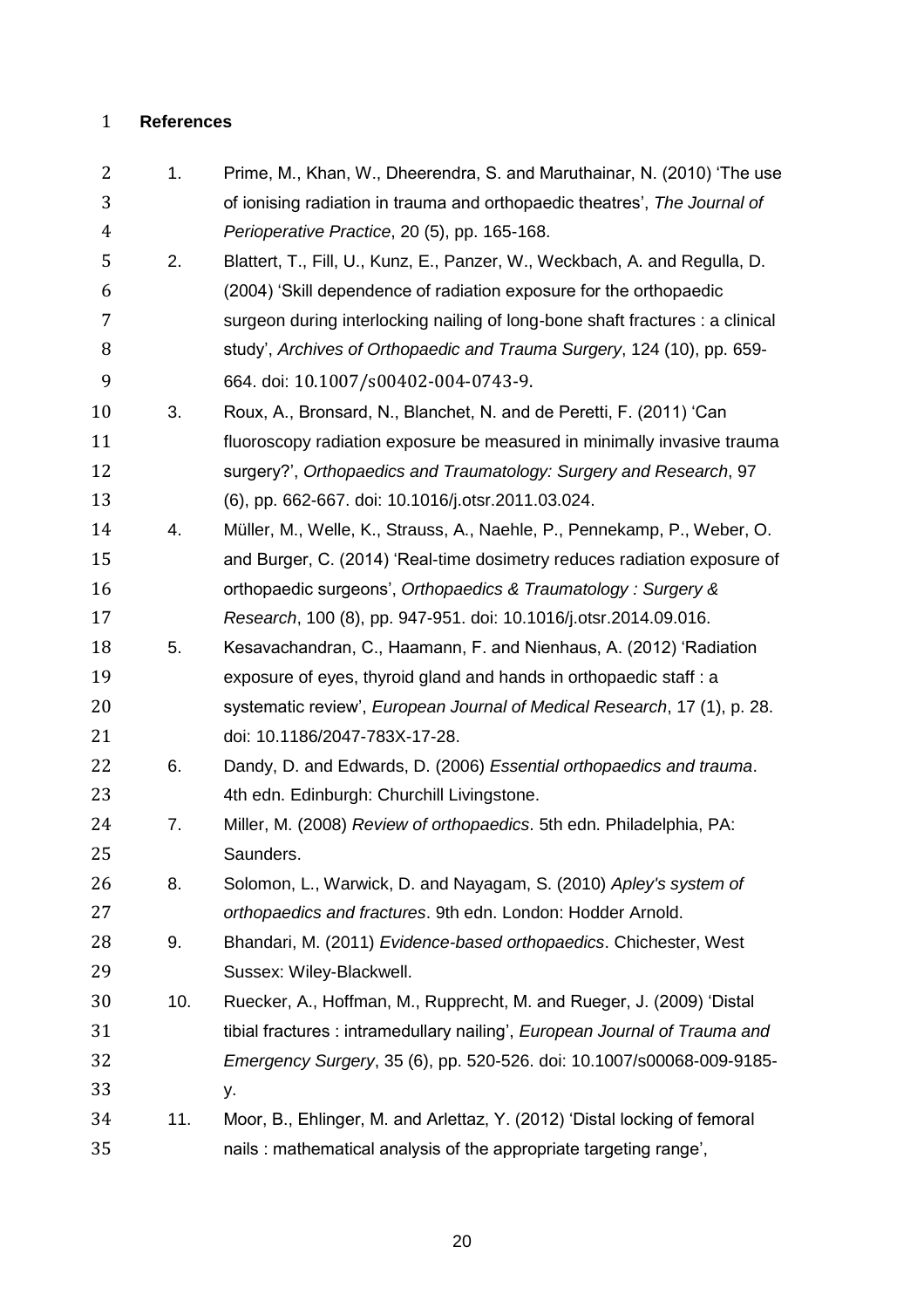| $\mathbf{1}$   |     | Orthopaedics and Traumatology: Surgery and Research, 98 (1), pp. 85-        |
|----------------|-----|-----------------------------------------------------------------------------|
| $\overline{2}$ |     | 89. doi: 10.1016/j.otsr.2011.08.010.                                        |
| 3              | 12. | Stathopoulos, I., Karampinas, P., Evangelopoulos, D., Lampropoulou-         |
| $\overline{4}$ |     | Adamidou, K. and Vlamis, J. (2013) 'Radiation-free distal locking of        |
| 5              |     | intramedullary nails : evaluation of a new electromagnetic computer-        |
| 6              |     | assisted guidance system', Injury, 44 (6), pp. 872-875. doi:                |
| 7              |     | 10.1016/j.injury.2012.08.051.                                               |
| 8              | 13. | Moore, C. and Heeckt, P. (2011) 'Reducing radiation risk in orthopaedic     |
| 9              |     | trauma surgery', Bone and Joint Science, 2 (7), pp. 1-8.                    |
| 10             | 14. | Tornetta P., Patel, P., Tseng, S., Whitten A. and Ricci W. (2009) Distal    |
| 11             |     | locking using an electromagnetic field guided computer based real time      |
| 12             |     | system [Poster]. Exhibited at San Diego, Annual Meeting of the              |
| 13             |     | Orthopaedic Trauma Association; 8-10 October, 2009.                         |
| 14             | 15. | Chan, D., Burris, R., Erdogan, M. and Sagi, H. (2013) 'The insertion of     |
| 15             |     | intramedullary nail locking screws without fluoroscopy: a faster and safer  |
| 16             |     | technique', Journal of Orthopaedic Trauma, 27 (7), pp. 363-366. doi:        |
| 17             |     | 10.1097/BOT.0b013e3182828e10.                                               |
| 18             | 16. | Langfitt, M., Halvorson, J., Scott, A., Smith, B., Russell, G., Jinnah, R., |
| 19             |     | Miller, A. and Carroll, E. (2013) 'Distal locking using an electromagnetic  |
| 20             |     | field-guided computer-based real-time system for orthopaedic trauma         |
| 21             |     | patients', Journal of Orthopaedic Trauma, 27 (7), pp. 367-372. doi:         |
| 22             |     | 10.1097/BOT.0b013e31828c2ad1.                                               |
| 23             | 17. | Moreschini, O., Petrucci, V. and Cannata, R. (2014) 'Insertion of distal    |
| 24             |     | locking screws of tibial intramedullary nails : a comparison between the    |
| 25             |     | free-hand technique and the SURESHOT™ distal targeting system',             |
| 26             |     | Injury, 45 (2), pp. 405-407. doi: 10.1016/j.injury.2013.09.023.             |
| 27             | 18. | Smith and Nephew (2014) Trigen sureshot. Available at: http://www.smith-    |
| 28             |     | nephew.com/key-products/trauma/trigen-sureshot/ (Accessed: 6                |
| 29             |     | November 2014).                                                             |
| 30             | 19. | Anastasopoulos, J., Petratos, D., Konstantoulakis, C., Plakogiannis, C.     |
| 31             |     | and Matsinos, G. (2010) 'Flexible intramedullary nailing in paediatric      |
| 32             |     | femoral shaft fractures', Injury, 41 (6), pp.578-582. doi:                  |
| 33             |     | 10.1016/j.injury.2009.10.020.                                               |
| 34             | 20. | Moule, P. and Goodman, M. (2014) Nursing research. 2nd edn. London:         |
| 35             |     | Sage.                                                                       |
| 36             | 21. | Polit, D. and Beck, C. (2014) Essentials of nursing research. 8th edn.      |
| 37             |     | Philadelphia: Lippincott Williams & Wilkins.                                |